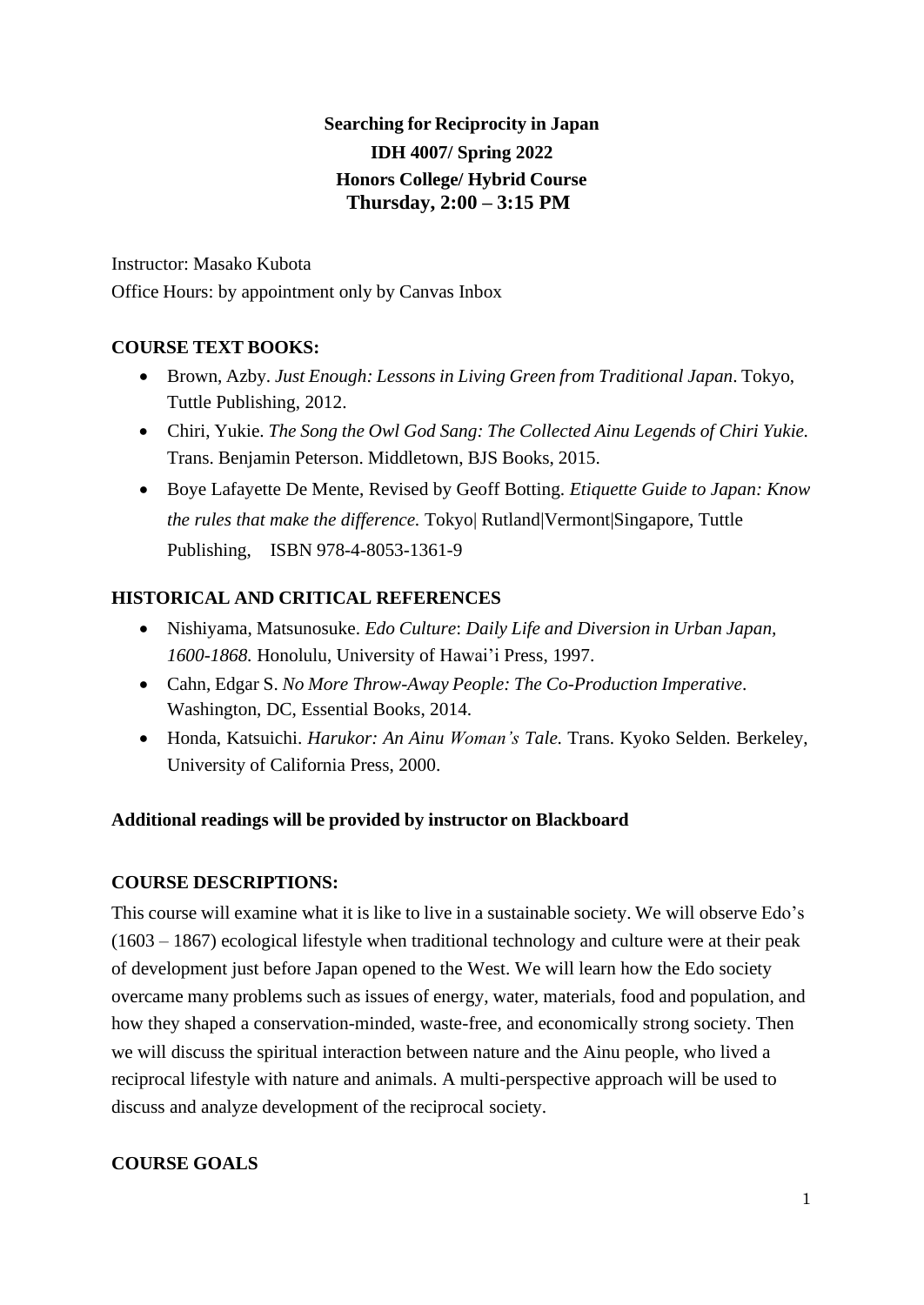This course offers students inimitable experience to learn and share "RECIPROCITY" by visiting six distinguished cities. The focus of the program would be sharing our culture with people in Japan. In each place, carefully designed activities will motivate students to engage in the concept of our trip. In the spring class, we will research Seminole tribe history and culture to share with Ainu people, and research Miami Linguistic Landscape to compare with Tokyo Landscape with Waseda students. Besides these researches, class covers "Living Green from Traditional Japan," by reading and discussing Azby Brown's *Just* Enough.

### **COURSE OBJECTIVES**

By the end of this course, students will be able to:

- Interpret the concepts of Japanese customs, manners and basic greetings for the Study Abroad Program.
- Analyze the different types of Anthropology Tourism.
- Evaluate contemporary issues of Japanese tourism.
- Design and apply ideologies of the Anthropology tourism to the cities we will visit
- Compose original projects of the tourism that could exchange with the host organizations.

#### **COURSE REQUIREMENTS:**

The class format will include reading assignments, weekly study questions, current event papers, film viewing, and group discussions in the class and on the Discussion Board. There will be a heavy emphasis on discussions, so students must be prepared for assigned subjects. The discussions are meant to take the text book materials to a more critical levels, imploring students to generate their own questions to be analyzed during the classes. Each student is expected to complete the mid-term project, one-page current event papers, assigned discussions, film reflection papers, and the final group project. The instructor will take off points if the above assignments are not adhered to.

### **DESCRIPTION OF CLASS ASSIGNMENT**

### **I. QUIZZES**

Quizzes will cover previous week(s) materials and Weekly Study Questions. It will be available from 12:00AM – 11:59PM on the assigned date. Quiz due date are listed below.

| Week   | <b>Description/Friday</b>             |
|--------|---------------------------------------|
| Week 1 | Syllabus quiz: Due $01/14$ by 11:59PM |
| Week 3 | Quiz 1: Due 01/28 by 11:59PM          |
| Week 4 | Quiz 2: Due 02/04 by 11:59PM          |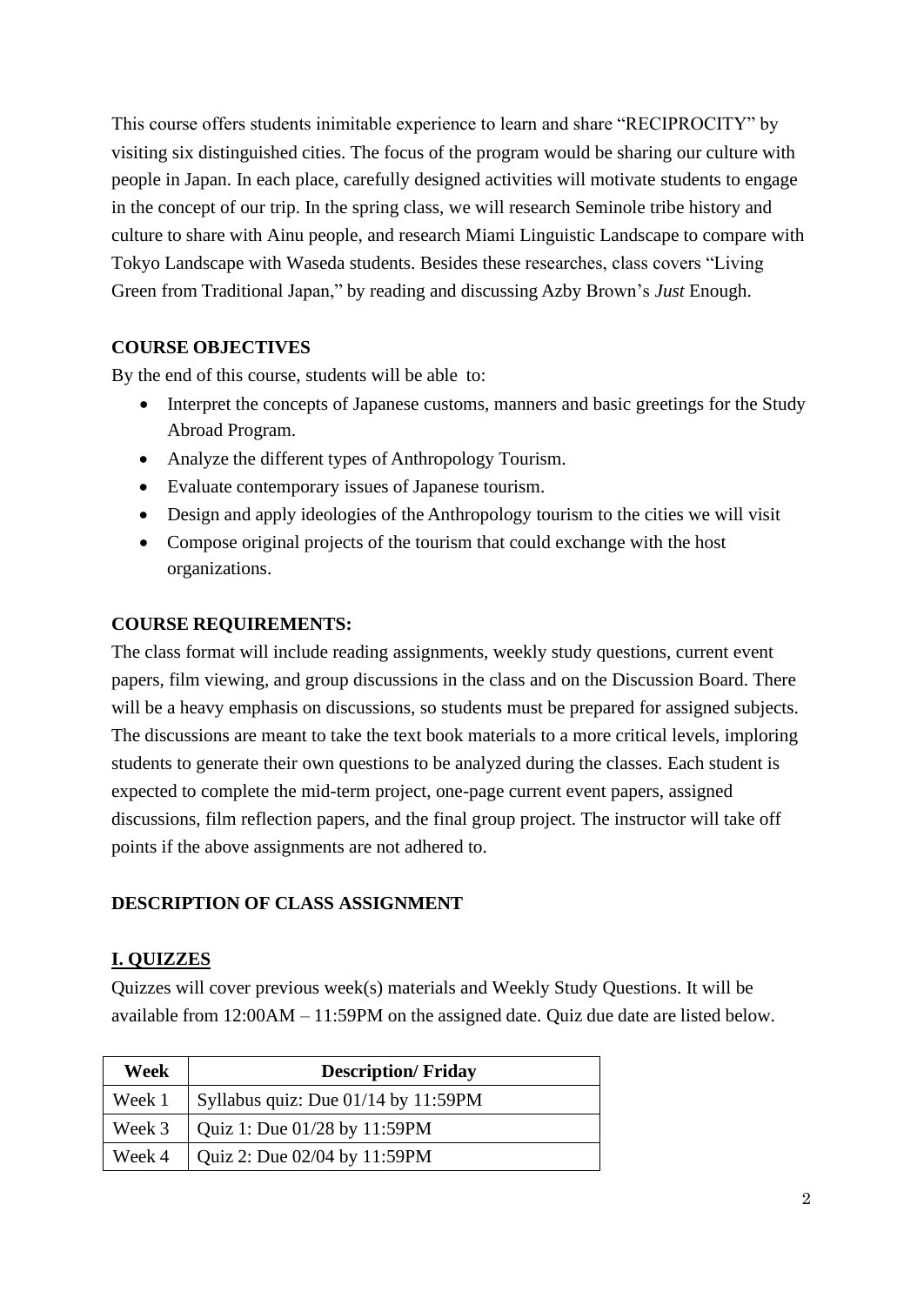| Week 5  | Quiz 3: Due 02/11 by 11:59PM |
|---------|------------------------------|
| Week 6  | Quiz 4: Due 02/18 by 11:59PM |
| Week 7  | Quiz 5: Due 02/25 by 11:59PM |
| Week 9  | Quiz 6: Due 03/11 by 11:59PM |
| Week 11 | Quiz 7: Due 03/25 by 11:59PM |
| Week 12 | Quiz 8: Due 04/01 by 11:59PM |

## **II. CURRENT EVENT PAPERS**

This assignment is meant to keep students up to date with current news events regarding Japanese culture and society, including Ainu culture and society. This assignment will help increase students' awareness of the impact that Japan has on the rest of the world today, as well as the globalization of diverse aspects of Japanese society. Students collect and comment on a current news article (less than 3-month-old) that relates to a contemporary issue relating to Japanese society. Recommended news sources are available on module. Five Current Event Papers are to be submitted by Assignments.

| Week    | <b>Paper Description/ Wednesday</b>         |
|---------|---------------------------------------------|
| Week 3  | Current Event Paper 1: Due 01/26 by 11:59PM |
| Week 5  | Current Event Paper 2: Due 02/09 by 11:59PM |
| Week 7  | Current Event Paper 3: Due 02/23 by 11:59PM |
| Week 9  | Current Event Paper 4: Due 03/09 by 11:59PM |
| Week 11 | Current Event Paper 5: Due 03/23 by 11:59PM |

# **III. FILM REFLECTION PAPERS**

There will be six one-page reflection papers. The students will submit them by Assignments Check the sample format carefully and follow it when you write a paper. Late submission is accepted until 3 weeks past the due date. There will be 3 points deducted per week.

| Week    | <b>Paper Description /Wednesday</b>                                     | <b>Topics</b>                 |  |
|---------|-------------------------------------------------------------------------|-------------------------------|--|
| Week 2  | Film Paper 1: Due 01/19 by 11:59PM                                      | NHK Japanology/ Shinto Shrine |  |
| Week 4  | Film Paper 2: Due 02/02 by 11:59PM                                      | NHK Japanology/Kimono         |  |
| Week 6  | Film Paper 3: Due 02/16 by 11:59PM                                      | NHK Japanology/ Kabuki        |  |
| Week 10 | Film Paper4: Due 03/16 by 11:59PM<br>Choose one film that is posted and |                               |  |
|         |                                                                         | write the reflection paper.   |  |
| Week 12 | Film Paper 5: Due 03/30 by 11:59PM                                      | Ainumosir: Ainu Pride         |  |

# **IV. DISCUSSIONS**

After reading assigned chapters, students examine and discuss the assigned questions on the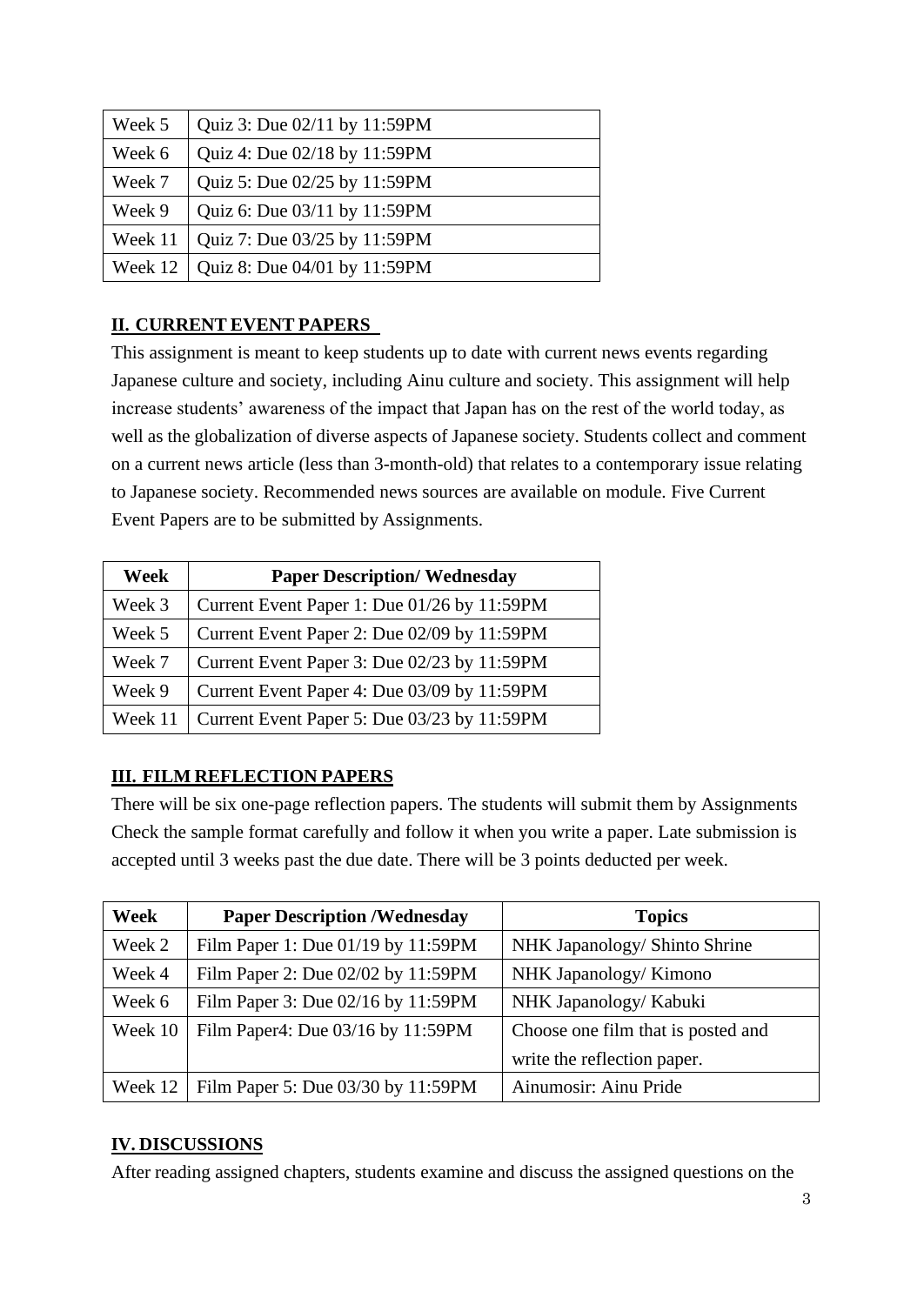Discussion Board. This will be graded.

- 1. The approximate length of a response should be at least 100-150 words.
- 2. Students are expected to post at least three times on each Discussion. First post is the answer, and the other two posts should be the comment to your peers.
- 3. Forums are available one week and due date is stated ahead.
- 4. The grading rubric/ criteria can be found in the course's Discussion Board.
- 5. Late submission will have points deducted.
- 6. Forums will be graded within a week from the due date.

| Week    | <b>Paper Description (Mondays)</b>  |  |  |
|---------|-------------------------------------|--|--|
| Week 3  | Discussion 1: Due 1/24 by 11:59PM   |  |  |
| Week 4  | Discussion 2: Due 1/31 by 11:59PM   |  |  |
| Week 5  | Discussion 3: Due 2/07 by 11:59PM   |  |  |
| Week 6  | Discussion 4: Due $2/14$ by 11:59PM |  |  |
| Week 9  | Discussion 5: Due 3/07 by 11:59PM   |  |  |
| Week 11 | Discussion 6: Due $3/21$ by 11:59PM |  |  |
| Week 12 | Discussion 7: Due 3/28 by 11:59PM   |  |  |

### **V. MID-TERM PAPER**

The midterm paper will be a 6-8 page analytical paper on sustainable community that we have encountered up to this point. The paper provides you with the opportunity to take a deeper look at the text(s) or film(s) discussed in previous classes. Be sure your topic is neither too broad nor too technical. You are writing 6-8 pages, well-focused, analytical paper. **Submit to Assignments by 02/25, 11:59PM.**

### **VI. FINAL GROUP PROJECT**

Form a group and design contemporary issues of tourism by making suggested plans of action. These plans will lead to the project of Study Abroad in Japan in 2022, summer semester.

| Week      | <b>Due Date</b> | <b>Progress</b>                                                 |
|-----------|-----------------|-----------------------------------------------------------------|
|           |                 | 1. Choose research theme.                                       |
| Week $12$ | $03/28 - 04/03$ | 2. Instructor will announce 4 different groups                  |
|           |                 | 1. Form 4 Project Groups:                                       |
|           |                 | 2. Find the appropriate sources for your research paper.        |
|           |                 | <b>Examine the Library Guide.</b> This library site is designed |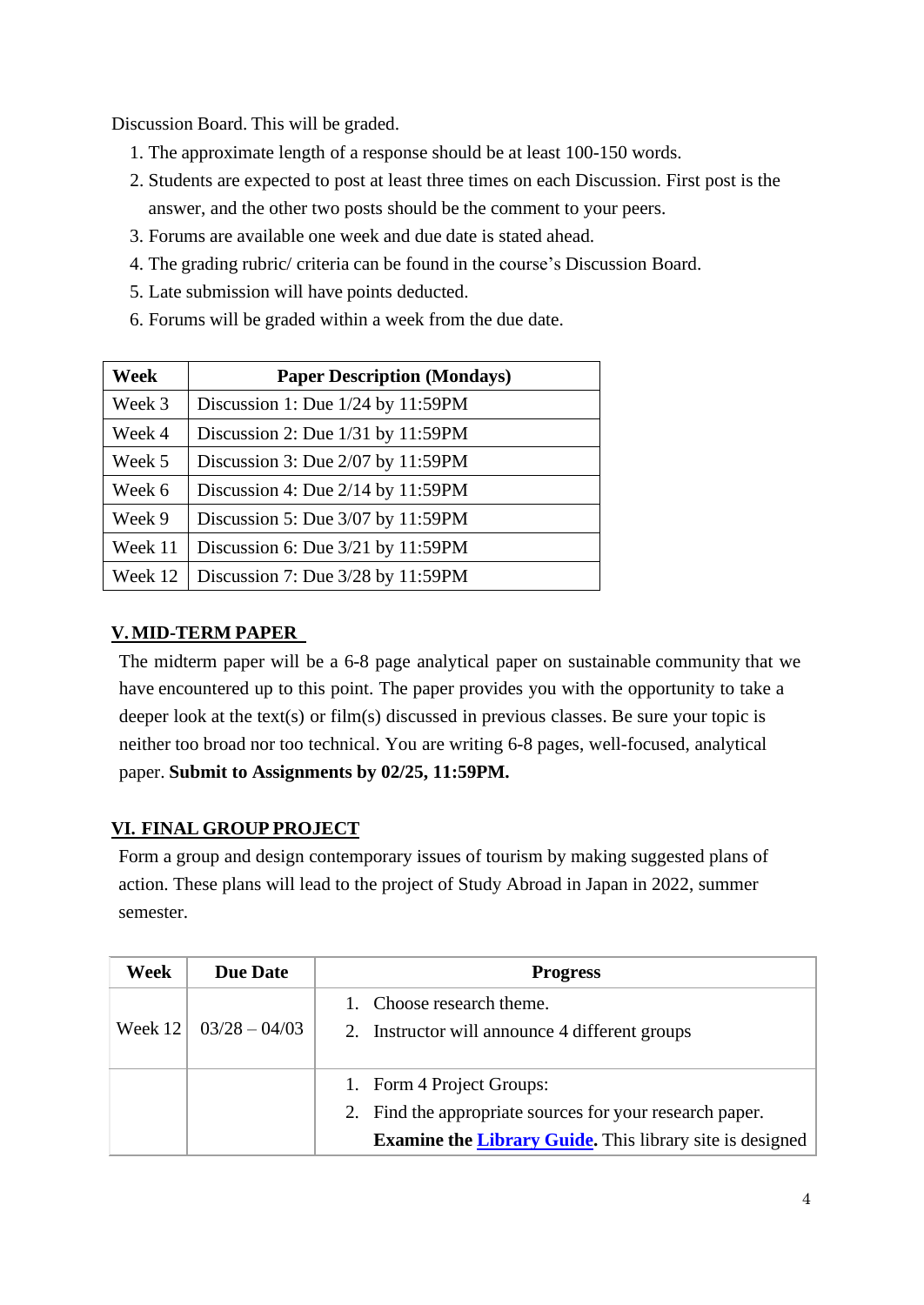| Week 13 | $04/04 - 04/10$ | especially for Japanese culture.<br>3. Find effective pictures, at least 10, and contribute them<br>directly on the PowerPoint presentation, and Final paper.                                             |
|---------|-----------------|-----------------------------------------------------------------------------------------------------------------------------------------------------------------------------------------------------------|
| Week 14 | $04/11 - 04/17$ | 1. As a group, write an introduction and background.<br>2. Start writing group paper.                                                                                                                     |
| Week 15 | $04/18 - 04/24$ | 04/21: PowerPoint presentation on the research subject.<br>1.<br>During this week, students can keep editing to create an<br>2.<br>effective paper, and will finalize the drafts into the final<br>paper. |
| Week 16 | $04/25 - 04/29$ | 1. Finalize the Group paper. Due date is 04/27, 11:59PM.                                                                                                                                                  |

### **COURSE GRADE DISTRIBUTION**

| Attendance and Class participation/Weekly Quizzes (8) are included in this |     |  |
|----------------------------------------------------------------------------|-----|--|
| distribution                                                               |     |  |
| Current Event Journals (5)                                                 | 15% |  |
| Film Reflection Papers (5)                                                 | 10% |  |
| Discussion Forum (7)                                                       | 15% |  |
| Mid-term Paper $(1)$                                                       | 20% |  |
| Final Group Wiki Project (1)                                               | 20% |  |

### **GRADING SCALE:**

|                 | A 95 or above A- 90-94 |           |           |             |       |
|-----------------|------------------------|-----------|-----------|-------------|-------|
| $B+ 87 - 89$    | $\mathbf{B}$           |           | - 83 - 86 | $B-$        | 80-82 |
| $C_{+}$ 77 - 79 |                        | C $70-76$ |           | D $60 - 69$ |       |

F 59 or less

## **COURSE POLICIES:**

## **I. EARLY ALERT**

In an effort to help you succeed in your academic courses, FIU utilizes an Early Alert system. Instructors are now able to notify students' academic advisors if there are concerns about class performance. If an alert is submitted, your academic advisor will send you a message via your Student Dashboard (accessed via your MYFIU page) to discuss ways to improve your performance. Please respond to any communication you receive from your academic advisor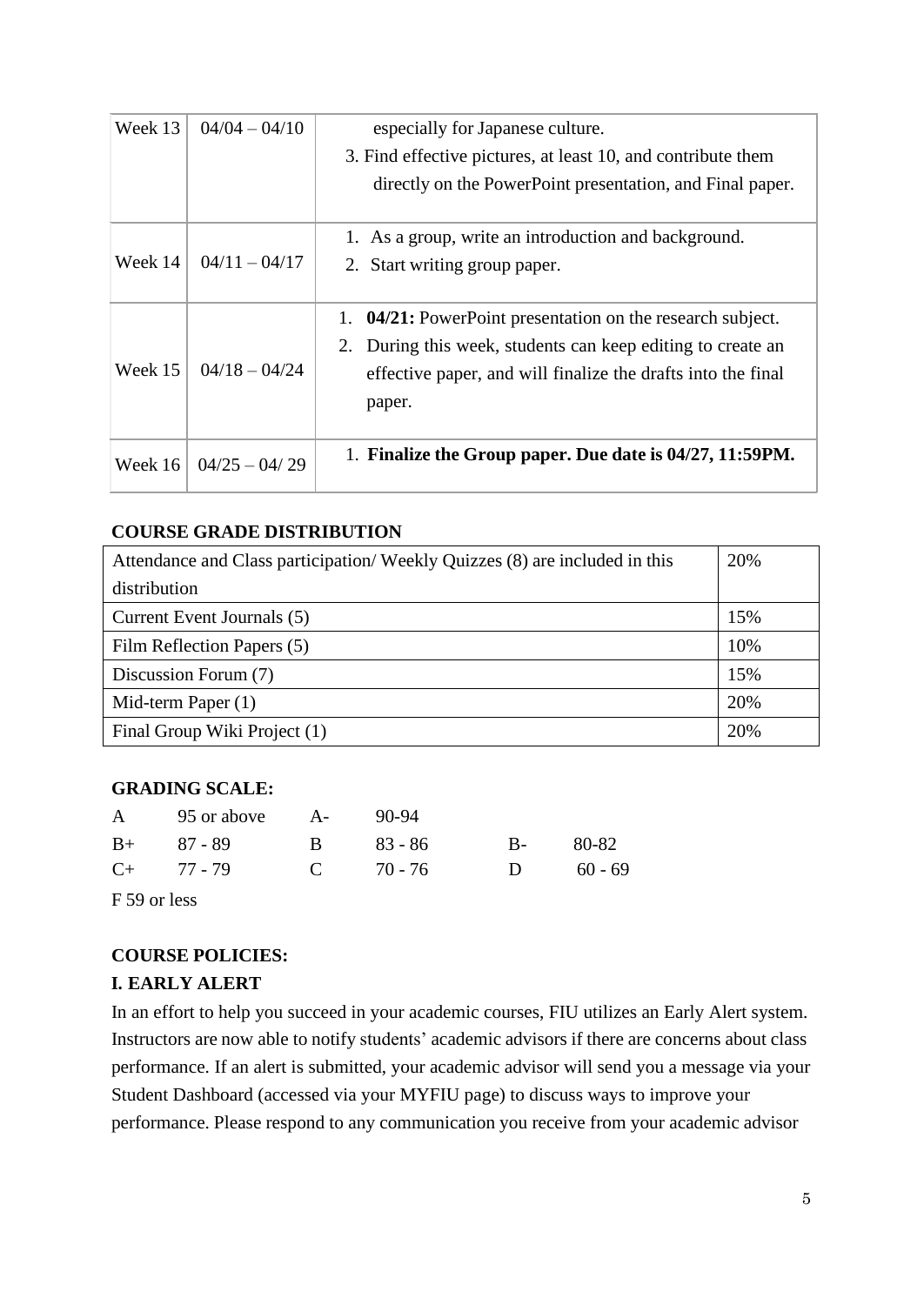about an early alert. Our goal with this program is to help you to be successful by identifying any issues as early on as possible and working to address them.

# **II. PLAGIARISM**

Plagiarism is defined as "literally theft," and will **NOT** be tolerated. Plagiarism, in forms some students may not be aware of may include:

- (1) A written work that is **ENTIRELY** stolen from another source
- (2) Using quotations from source without proper citation
- (3) Paraphrasing from a source without proper citation

Students are expected to UNDERSTAND the definition of plagiarism. To view the University Code of Academic Integrity please visit

[http://education.fiu.edu/plagiarism/fiu\\_procedures\\_in\\_plagiarism.htm](http://education.fiu.edu/plagiarism/fiu_procedures_in_plagiarism.htm)

When all else fails; ASK the instructor for help. If you are found guilty you could receive a failing grade for the course which in some cases leads to dismissal from the course and in severe cases from the university.\*\***IF A STUDENT IS CAUGHT PLAGIARIZING PUBLISHED OR UNPUBLISHED MATERIALS (INCLUDING THE WORK OF CLASSMATES OR FRIENDS) YOU WILL RECEIVE A (0) FOR THE ASSIGNMENT.**

## **III. LATE PAPERS**

Late papers will be downgraded at the discretion of the instructor and is therefore, highly discouraged.

### **FLORIDA INTERNATIONAL UNIVERSITY HONORS COLLEGE 2022 STUDY ABROAD RULES**

By [registering to study abroad](https://honors.fiu.edu/studyabroad/instructions-to-register) students commit to making their payments on time, to complying with the requirements on time, and to remaining with the program. Refunds are not awarded, and switching programs is not allowed.

**Note:** - IDH 4007 is the pre-travel class on campus; IDH 4008 is the class abroad.

- Deadline dates that fall on weekends and/or holidays are **NOT** moved to the next business date. **Documentation:**

#### *Before* securing their spot, students must (1) complete, initialize, and sign the Honors Study Abroad Contract, (2) apply online at **[abroad.fiu.edu,](https://abroad.fiu.edu/index.cfm?FuseAction=Programs.AdvancedSearch)** and (3) apply online at **<https://honors.fiu.edu/studyabroad/applications>**. Their documentation will be subject to approval at registration.

Students must upload ALL Office of Education Abroad (OEA) required documentation to **[abroad.fiu.edu](https://abroad.fiu.edu/index.cfm?FuseAction=Programs.AdvancedSearch)** by **NOVEMBER 19, 2021, 11:59PM**. Students who fail to comply by then will not be allowed to participate in IDH 4007 and/or IDH 4008, or travel with the program. Refunds will NOT be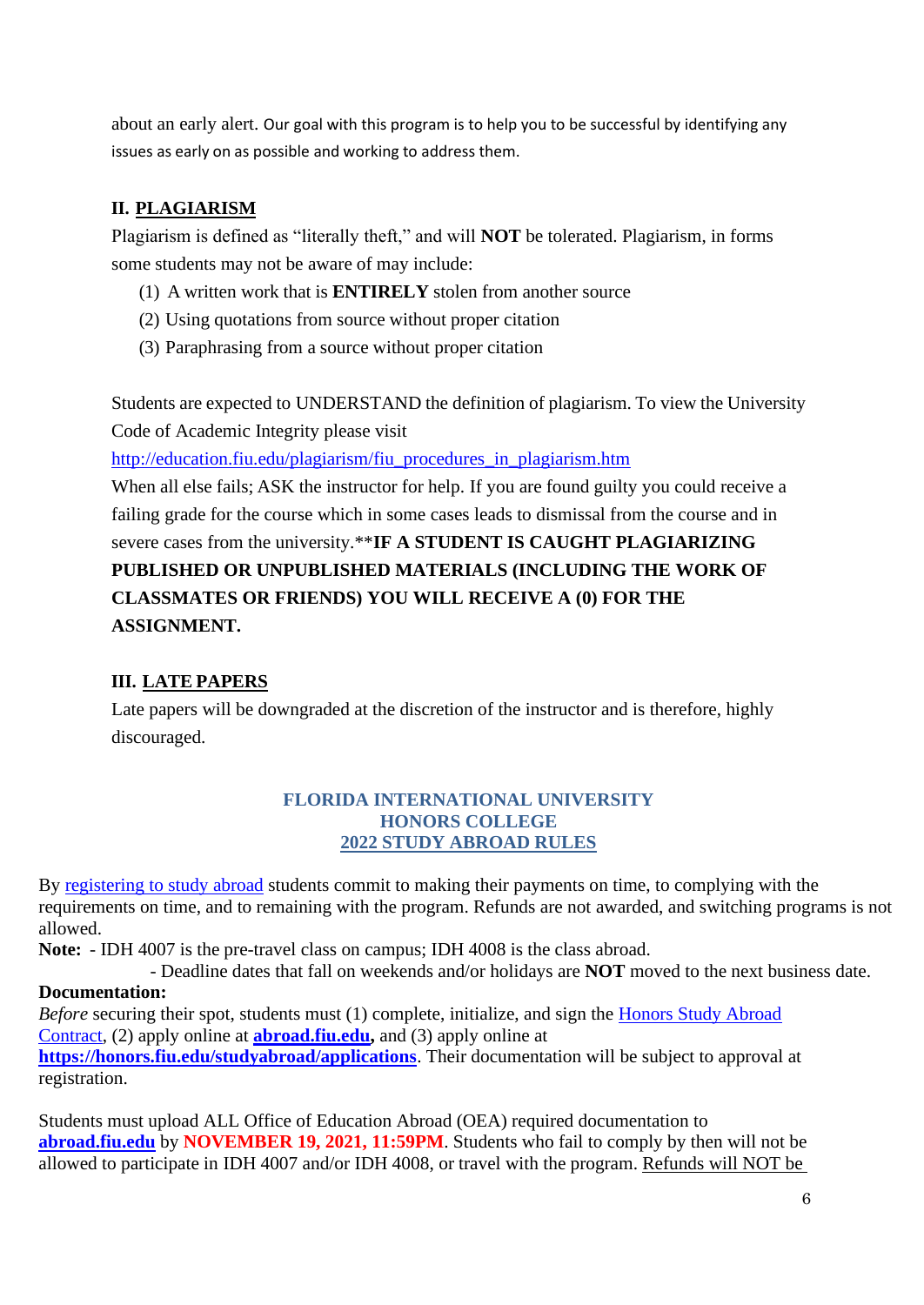#### awarded. Posted charges will not be removed

The documentation required by OEA includes the Medical Form, copy of valid passport, [Course](https://honors.fiu.edu/studyabroad/crf) [Registration Form,](https://honors.fiu.edu/studyabroad/crf) and four questionnaires: 1) personal information form, 2) emergency contact form, 3) special needs form, and 4) financial information form.

The Medical Form is valid for only one year as of the date it is signed by a physician licensed in the United States and cannot expire before the end of the program.

**Students are strongly encouraged to review vaccination requirements for countries they plan to visit, including against COVID-19. Failure to abide by vaccination requirements may prevent a student from entering a country and continuing participation in the Study Abroad program, in which case, refunds will NOT be awarded. FIU provides many vaccinations, including against COVID-19, for students on campus.**

Passport must remain valid for at least 6 months after the last day of the program.

Should the student not have a valid passport by the deadline mentioned above, they must instead submit proof that the passport application/renewal process has been initiated and must replace it with a copy of their actual passport no later than **APRIL 15, 2022**. Students who fail to comply by then will not be allowed to participate in IDH 4008, or travel with the program. Refunds will NOT be awarded. Posted charges will not be removed

# **ONLY FOR STUDENTS WHO SECURE THEIR SPOT ON OR AFTER NOVEMBER 15, 2021:**

e deadline to upload the required documentation will be extended until **JANUARY 7, 2022**, **11:59pm** (before final DROP date). Students who fail to comply by then will not be allowed to participate in IDH 4008 or travel with the program Refunds will NOT be awarded. Posted charges will not be removed.

Students must clear any existing holds by **DECEMBER 1, 2021, 11:59PM** and again by **APRIL 1, 2022,** and are responsible for ensuring that they have no new holds before being enrolled in both IDH 4007\* and/or IDH 4008\*. Students who fail to comply by the deadlines will not be allowed to participate in the program. Refunds will NOT be awarded. Posted charges will not be removed.

\*Students with holds on their account cannot be enrolled for classes.

While taking the IDH 4007 class, students will have to complete the online *mandatory* pre-departure orientation on the study abroad application portal. Students must complete the session and associated quizzes, sign the paperwork, and upload it to their application at the **[abroad.fiu.edu](https://abroad.fiu.edu/index.cfm?FuseAction=Programs.AdvancedSearch)** portal by **APRIL 1, 2022, 11:59pm**. **Physicality:**

The faculty leader and/or support staff do not administer medical care or provide medication.

### **Academics:**

In order to participate in an Honors study abroad program, students must *maintain* a minimum cumulative FIU GPA of 3.2. Students who fail to comply will not be allowed to participate in IDH 4007 and/or IDH 4008, or travel with the program. Refunds will NOT be awarded. Posted charges will not be removed.

A minimum grade of C in IDH 4007 is required to be enrolled in IDH 4008, or travel with the program. Refunds will NOT be awarded if the student cannot be enrolled, and posted charges will not be removed.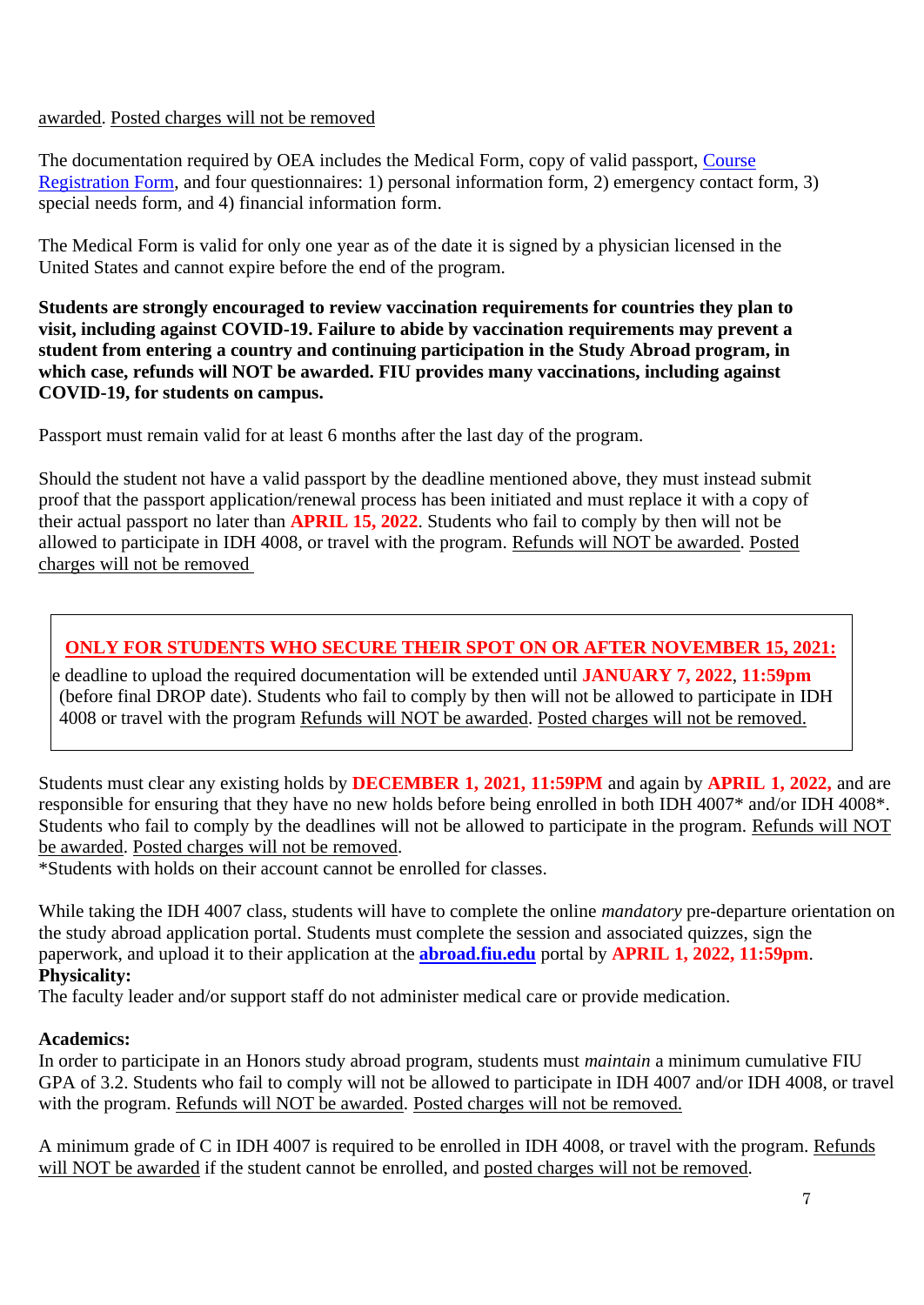#### **Behavior:**

Students who have been sanctioned under the FIU Student Conduct and Honor Code

[\(https://studentaffairs.fiu.edu/get-support/student-conduct-and-academic-integrity/student-conduct-and-honor](https://studentaffairs.fiu.edu/get-support/student-conduct-and-academic-integrity/student-conduct-and-honor-code/index.php)[code/index.php\)](https://studentaffairs.fiu.edu/get-support/student-conduct-and-academic-integrity/student-conduct-and-honor-code/index.php), which results in loss of privileges, and/or other sanctions that result in the student not being considered to be in good standing with the University (e.g., conduct probation), are not be eligible to participate in IDH 4008, or travel with the program. Refunds will NOT be awarded. Posted charges will not be removed.

Students found responsible for an Academic Misconduct Violation will be dismissed from the Honors College upon notification of findings and will not be allowed to participate in, or travel with the program. Refunds will NOT be awarded. Posted charges will not be removed.

Students studying abroad are expected to represent the Honors College and FIU honorably and maturely. The faculty director and/or staff are authorized to end the program early for students whose behavior becomes disruptive (and/or violates the FIU Student Conduct and Honor Code.)

#### **Payments:**

Once students apply online, they must secure their spot with the Honors College with a **blank, non-refundable \$500 cashier's check or money order (ONLY,) and all the required documentation.**

Study abroad payments are *non-refundable* and are made in 3 installments. The OEA will post the charges on the students' accounts approximately 3 weeks before each payment deadline. Once the charges are posted, they cannot be removed.

Students who secure their spot *after* charges for an installment(s) have been posted will have the overdue payments added to the next deadline's charges.

Students are responsible to ensure with Student Financials that any payment made towards their study abroad program is indeed applied to that program.

Students who pay their program through a scholarship are still responsible for having the payments made on time and in their entirety. Therefore, it is the student's responsibility to contact Financial Aid to ensure compliance. If any delays are foreseen, it is the student's responsibility to notify the Honors College of the situation. If the scholarship will not cover the full amount due, it is the student's responsibility to pay the remaining balance. Students who fail to comply will not be allowed to participate in, or travel with the program. Refunds will NOT be awarded. Posted charges will not be removed.

Payments must be made no later than the deadline (December 1, 2021, January 3, 2022, and February 1, 2022) published at **<https://honors.fiu.edu/studyabroad/payments>**. If students fail to make them on time, the university will apply a  $$100.00$  late fee to their account. Late fees cannot be removed.

After each payment deadline there is a one-week grace period, an *extended* deadline, when payments are still accepted. However, the **late fee will still be applied, and students may get a hold on their accounts\***. If students fail to complete their payment within exactly that *one*-week grace period, and had not notified the Honors College in advance, they will be withdrawn from the program and will not be allowed to participate in IDH 4007 and/or IDH 4008, or travel with the program, depending on the time the payment was missed. Refunds will NOT be awarded. Posted charges **and late fees** will not be removed.

\*Students with holds on their accounts cannot be enrolled for classes.

FIU and the Honors College strongly discourage making big purchases, such as airline tickets, before the programs are confirmed by OEA. If canceled, FIU cannot refund these or any other expenses related to the programs not paid directly to FIU.

### **Switching, Withdrawals, and Cancellations:**

Once students are registered, they are not allowed to switch programs. Students who still want to change programs will have to withdraw from the initial one, first, with no refunds. Then secure their spot in the new program, pay the \$500 deposit again, and complete all the new program's missing payments. Permission to apply for the second program is at the full discretion of the Honors College.

Withdrawal from a program will only be permitted for medical reasons. In order to request a medical